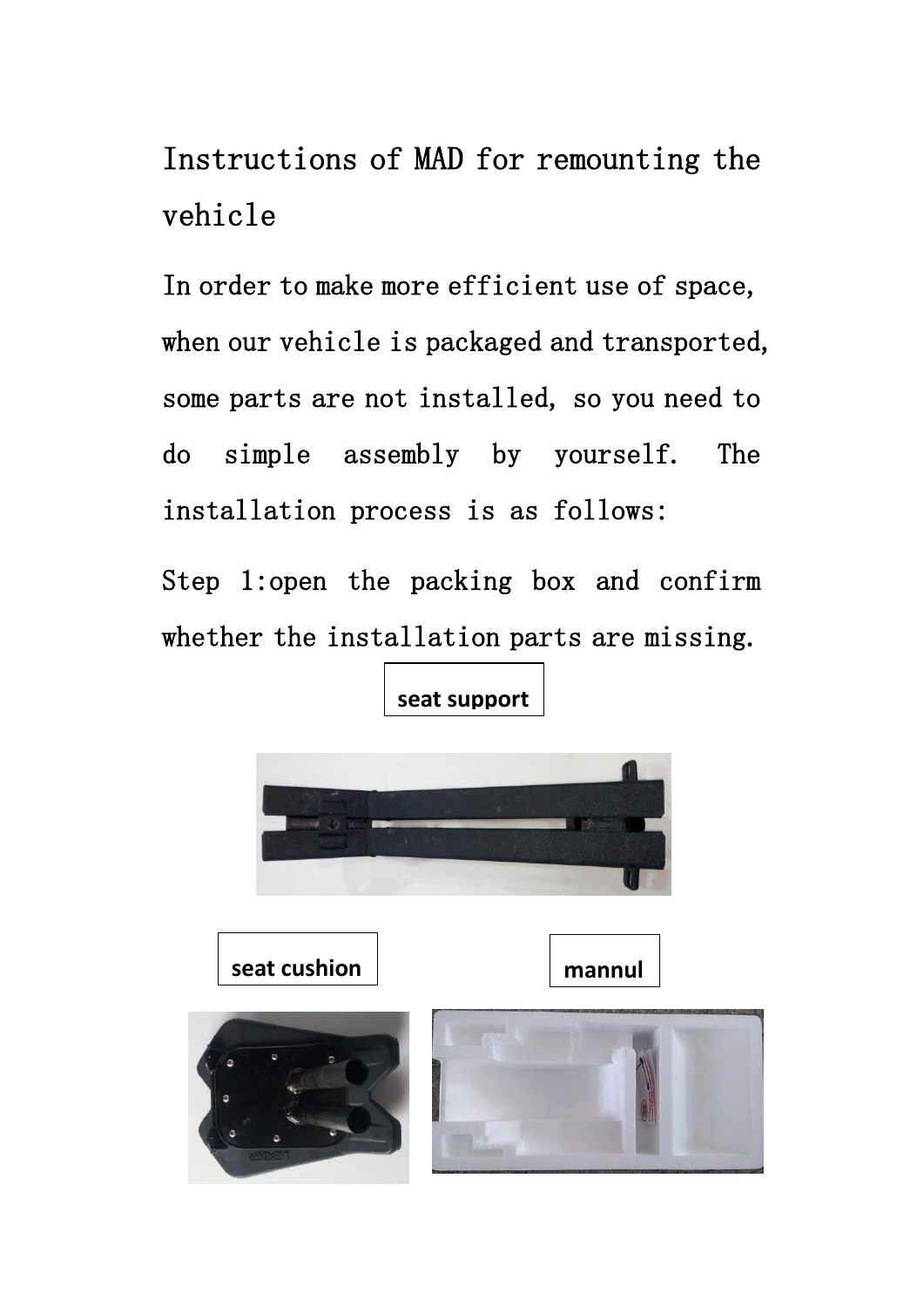## **Main body of vehicle**





## Step 2:reset the steering column

The resetting of the steering column is also very simple, just to fix the steering column on the board. the following steps can be followed.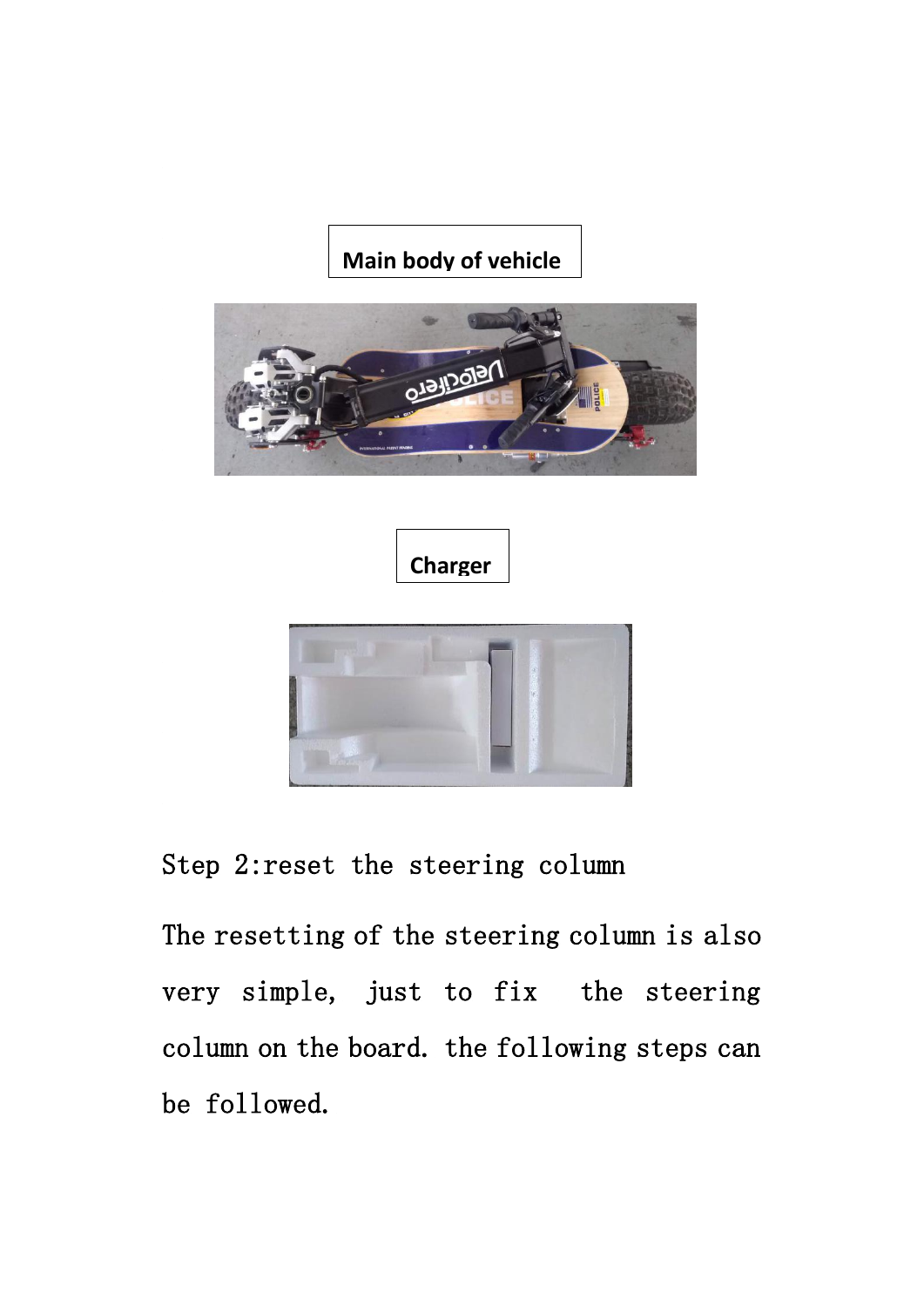As shown in the picture below, when open the parking, the steering column fixing bolt, gasket, spring pad and nut are through the upper plate.



First remove the bolts and nuts and place the steering column upright on the upper plate of the column.

Then position the quick release. As shown in mark 2 below, the quick release button should be stuck to the the corresponding hole position of the steering column. Don't lock the quick release too hard.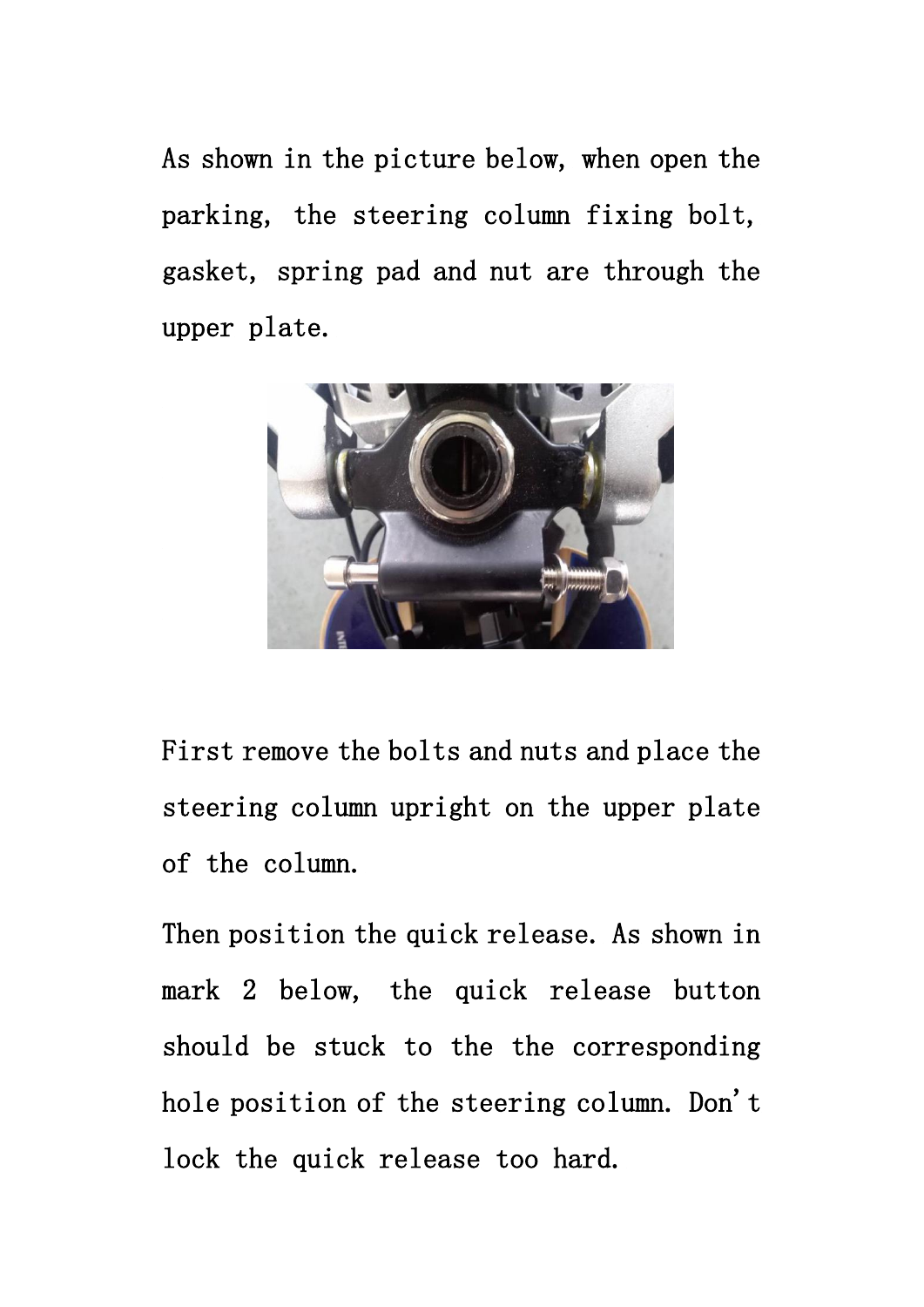

Then, use the removed bolt to go through the steering column and upper plate of the column, add the gasket and the spring pad, then tighten the nut,as shown in the figure below.



Finally, tighten the quick release.

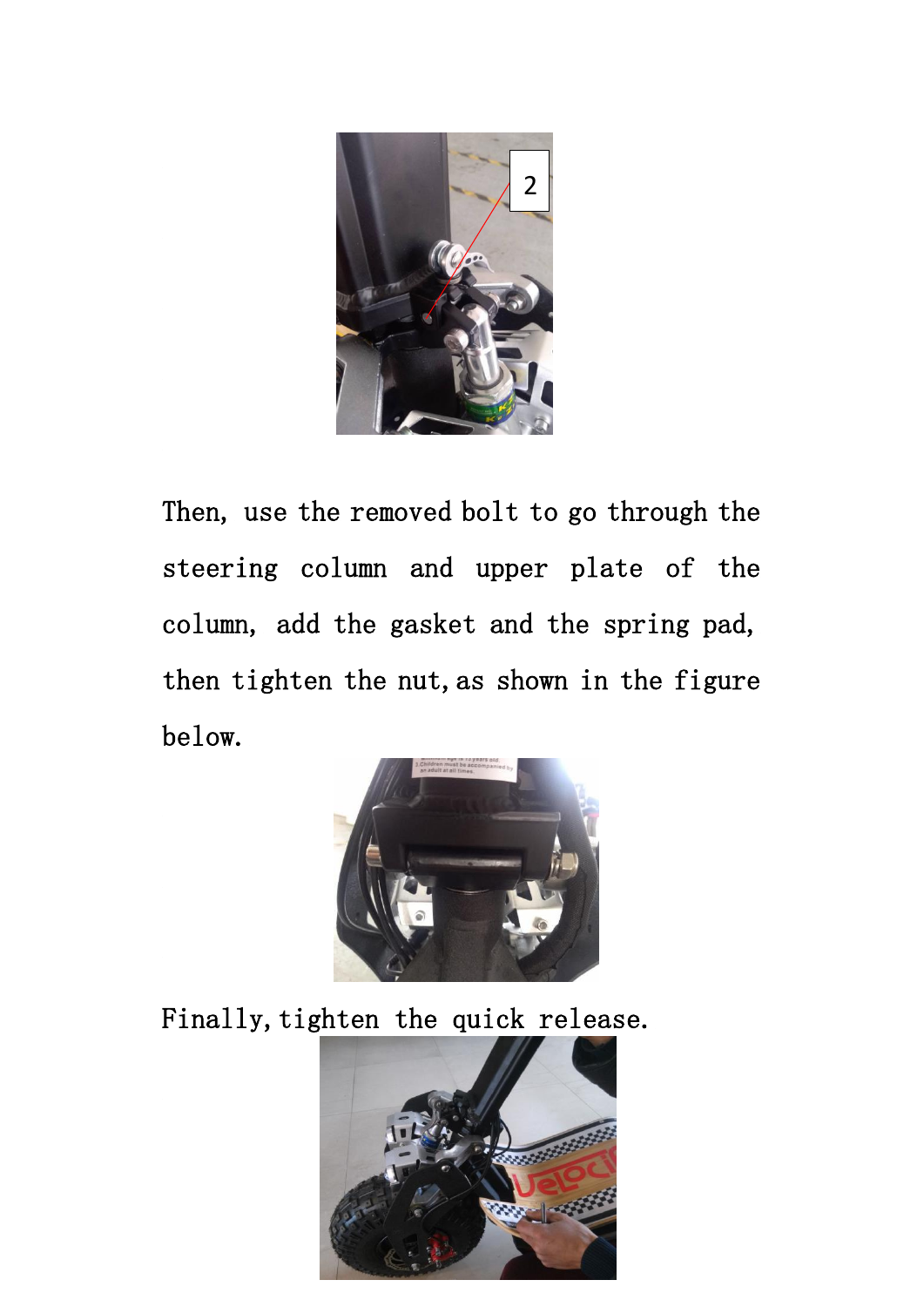Attention:When installing the steering column , do not pull the cable too much to avoid damaging the cable and joint, causing failure.

Step 3:reset the handlebar

The unpacking state of the handlebar is shown below. It's easy to reset it when you use it. Hold the handle sleeve and turn the handle upward to a horizontal position. The spring installed on the handle will lock it automatically.

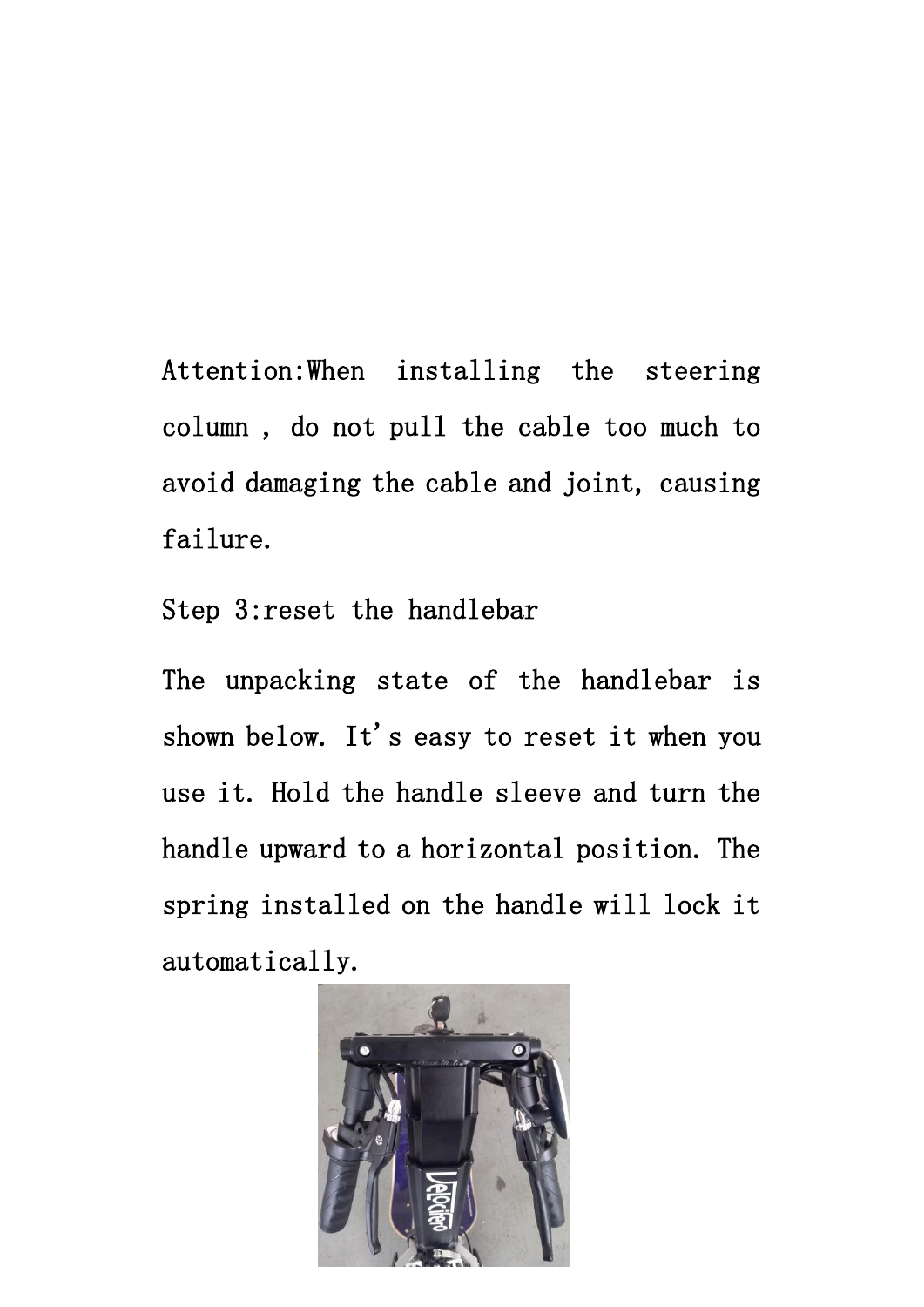After resetting,it turns to be like figure below.



Step 4:mount the seat cushion

Insert the mounting bracket tube of the seat cushion into the corresponding position of the seat support as shown in the figure below. Adjust the quick release shown in mark 1 to tighten . When adjust the height of the seat cushion, you will have to operate the quick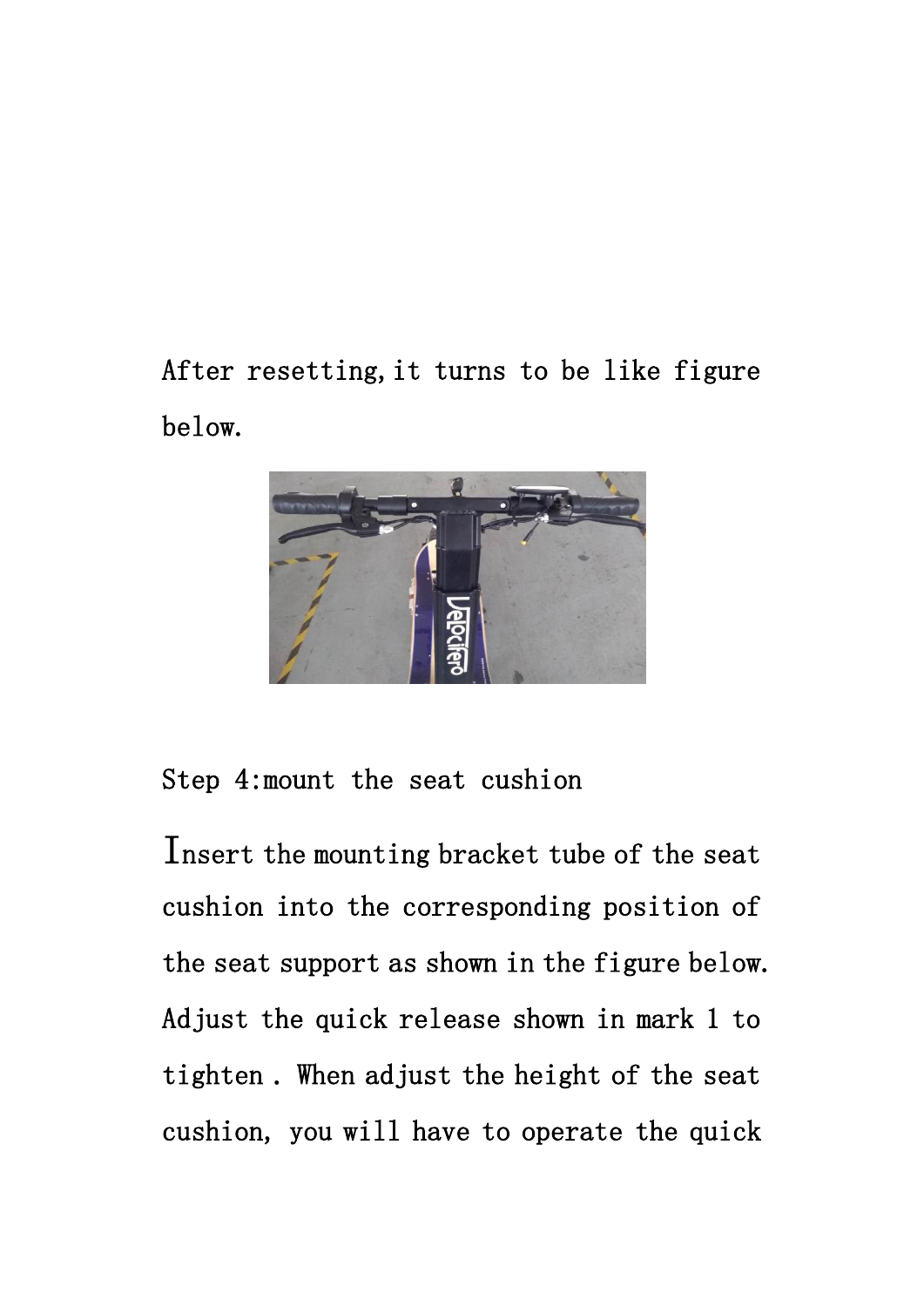## release too.



# Step 5:install the seat

The mounting of the seat cushion shall first remove the seat cushion lock nut as shown in mark 3 from the body of the vehicle.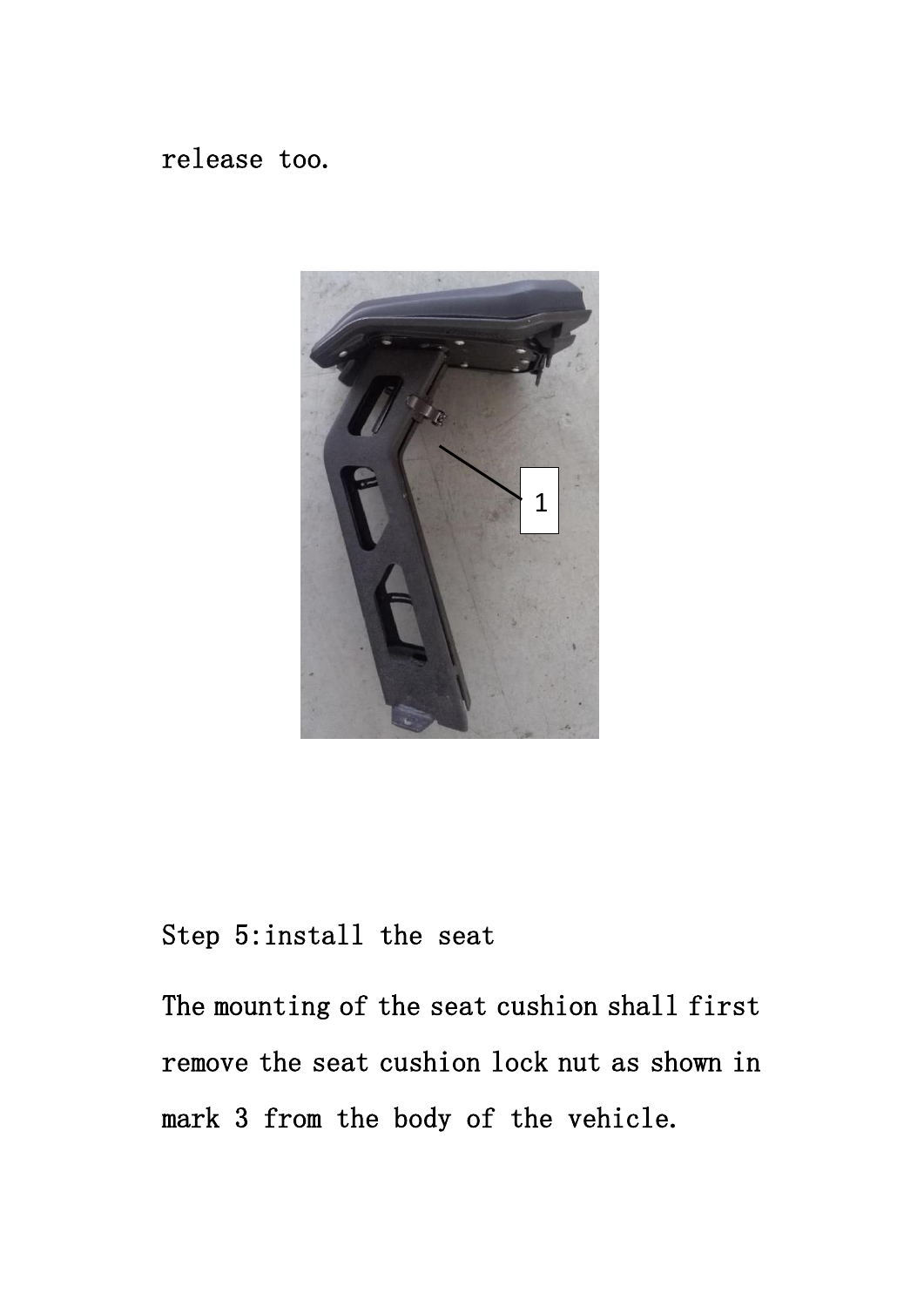

Then install the seat cushion on the sleeve as shown in figure 4. The base hole passes through the the state of the state of the state of the state of the state of the state of the state of the state of the state of the state of the state of the state of the state of the state of the state of the state of th retaining **bolt** as shown below.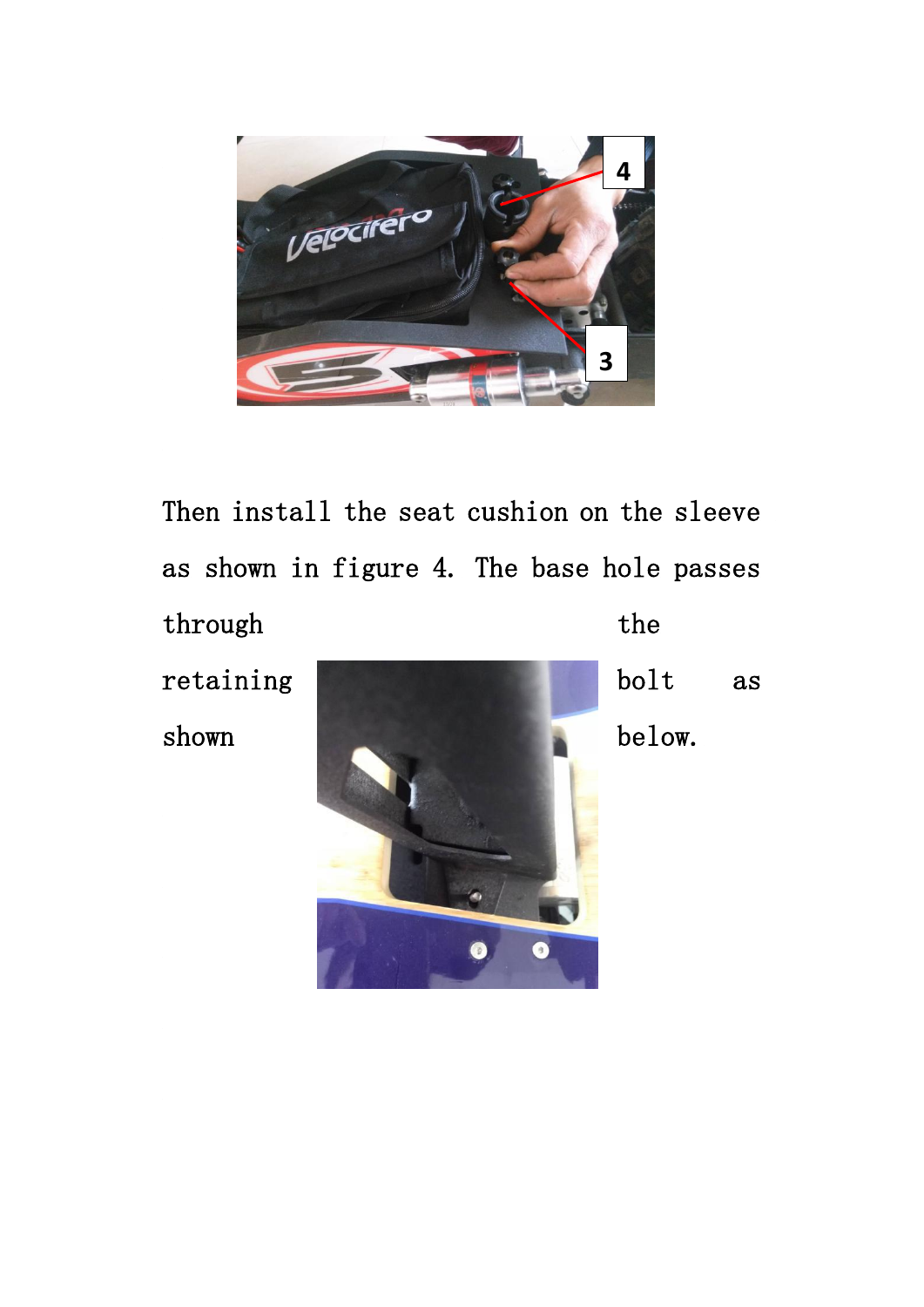Finally, screw the cushion lock nut.it turns to be like figure below.



### Step 6:connect the cable

When MAD is packed, most of the electrical wiring has been connected. Only the wire of battery, speed limit, taillight and rear license lamp have not been connected, so you have to connect them by yourself. The method is very simple. You only need to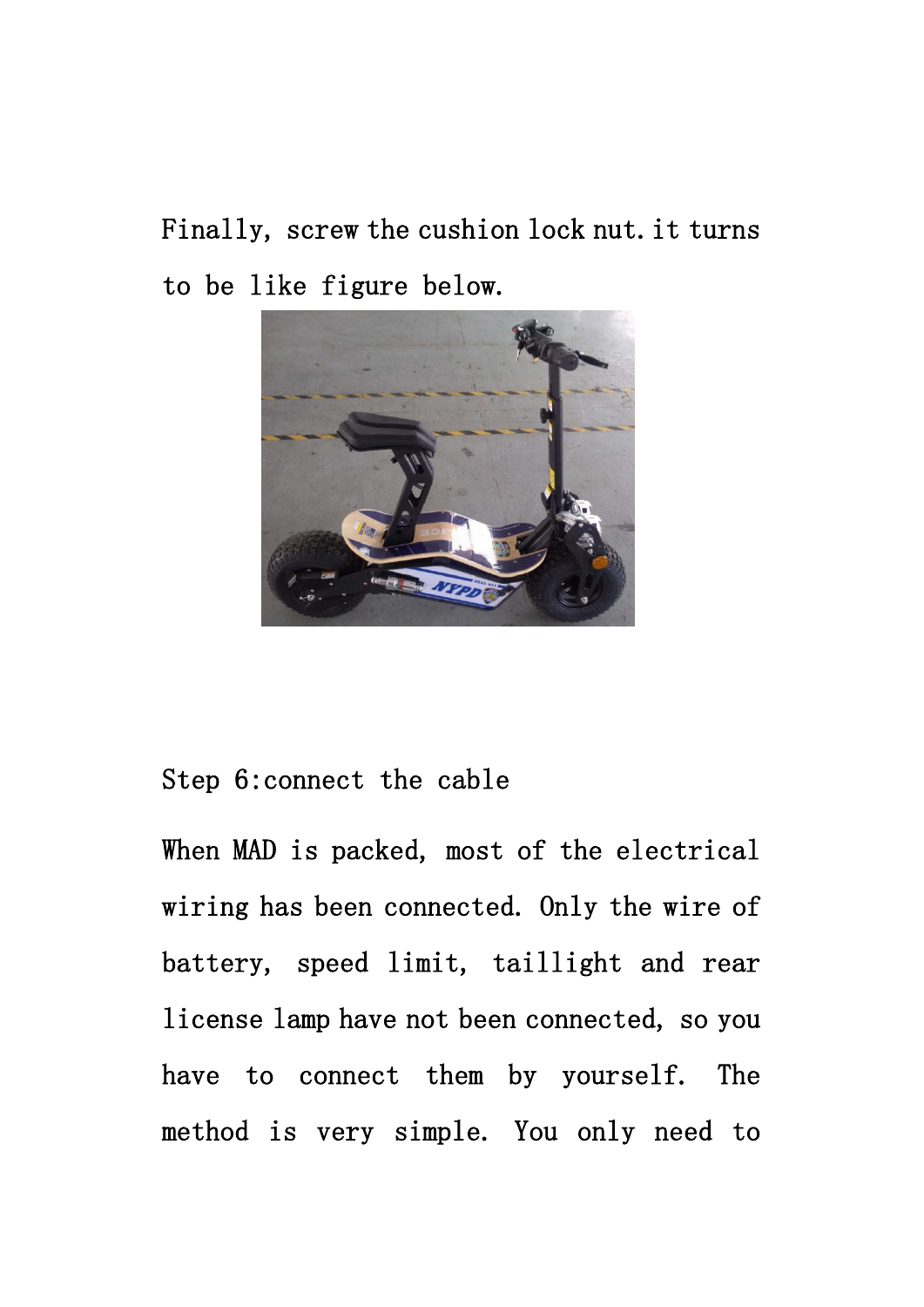connect the corresponding electrical interface.They are all very easy to tell as shown below.



- 、battery interface
- 、speed limit interface
- 、horn interface
- 、taillight interface
- 、Rear license lamp interface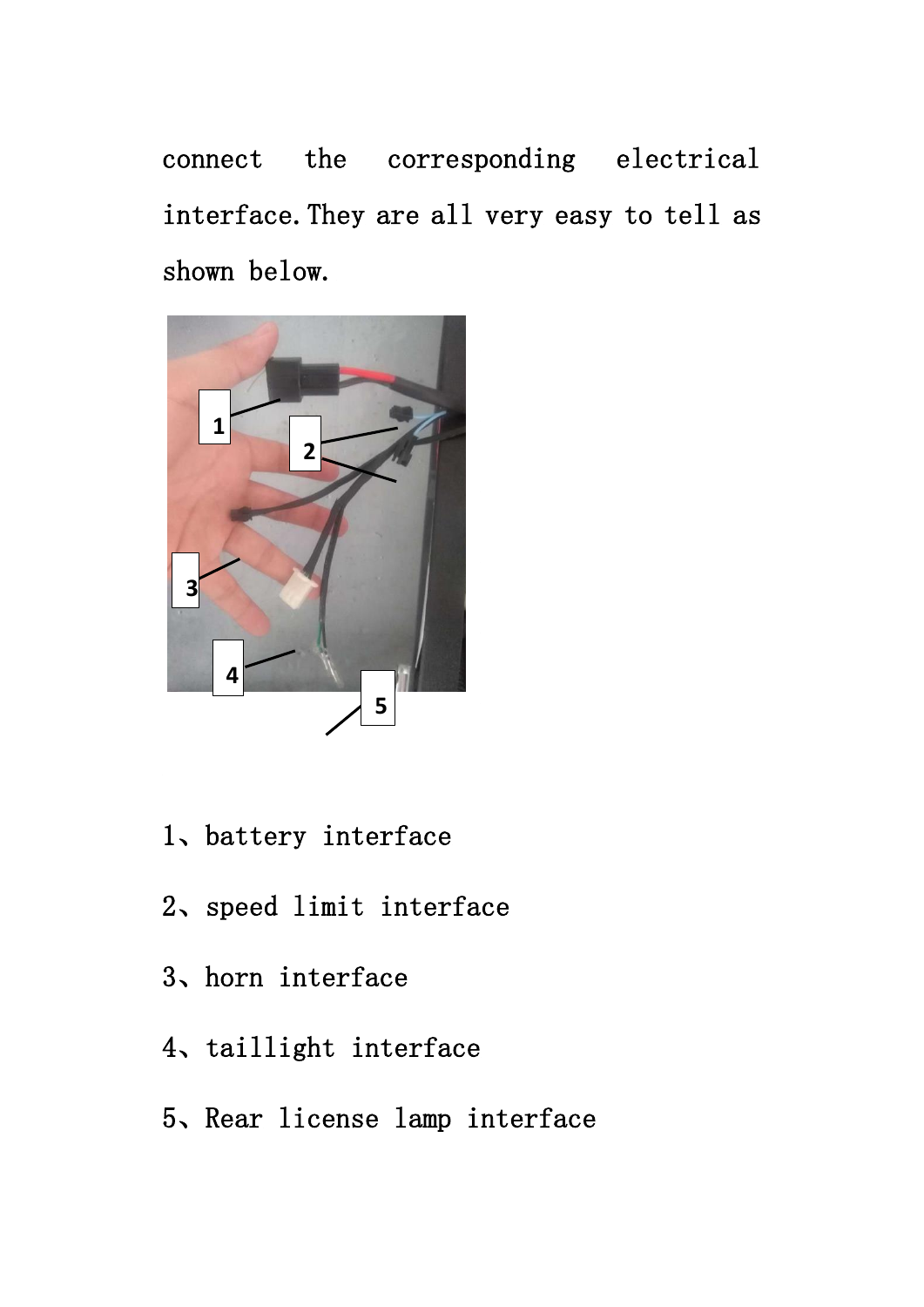Connect all the wires and hide the joints under the foot pedal.

After completing the above 6 steps, the installation of the vehicle will be completed. but you cannot use it immediately at this time. There are still a few works to be done.

1. Insert the fuse.







The above figure shows the battery fuse interface 1 and the type of fuse. The fuse is placed in the toolkit as shown in the picture below. The toolkit is placed under the foot pedal of MAD, and other tools are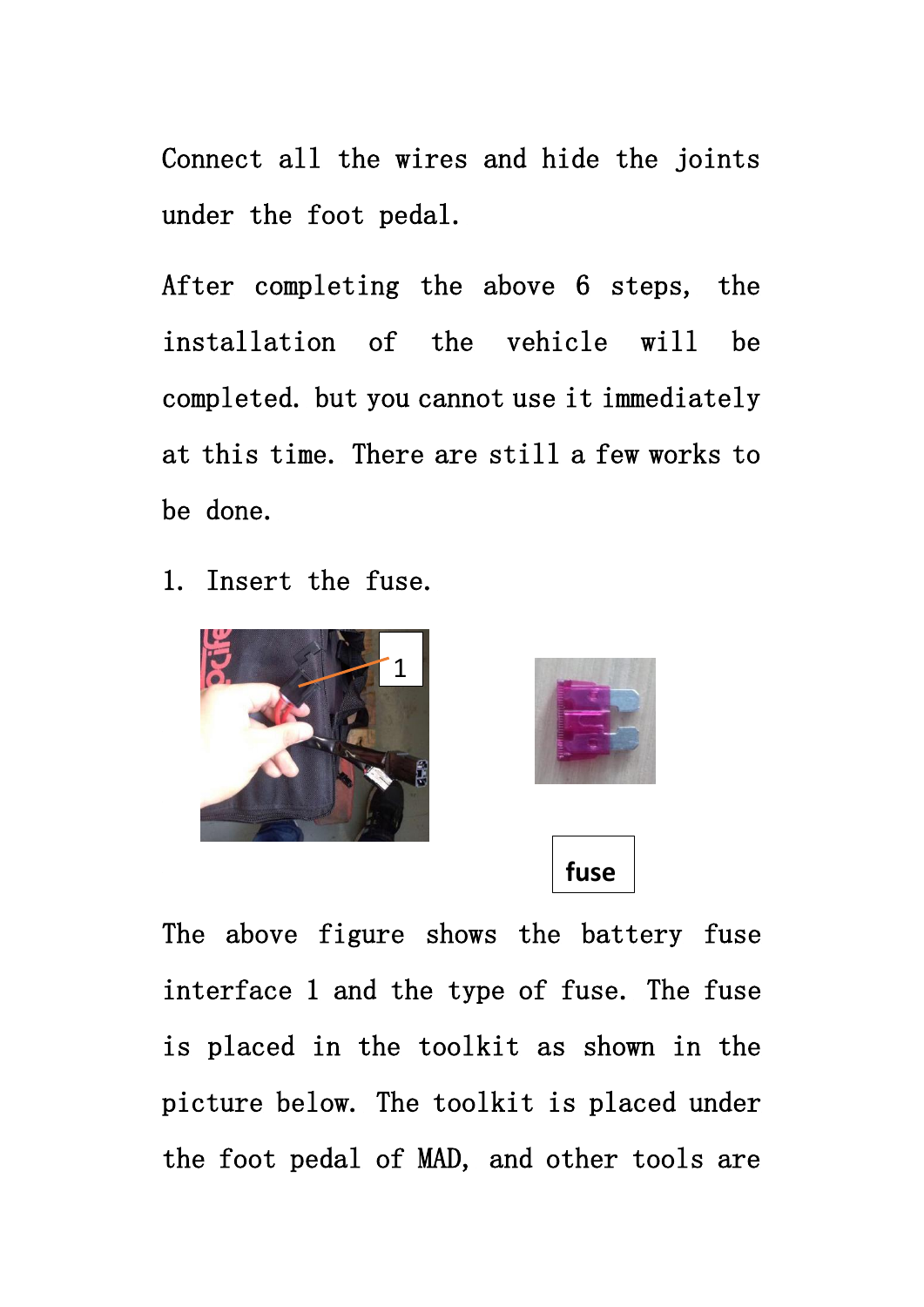#### available. As is shown blow.



#### 2. Charge the battery before riding.

Attention: the battery is not fully activated when it comes out of the factory, so the electricity cannot be used up when it is used at the beginning. When there is a red light, the MAD should be stopped and charged. After repeated charging and discharging for 4 times, the battery can be fully activated, and then it can be used normally.